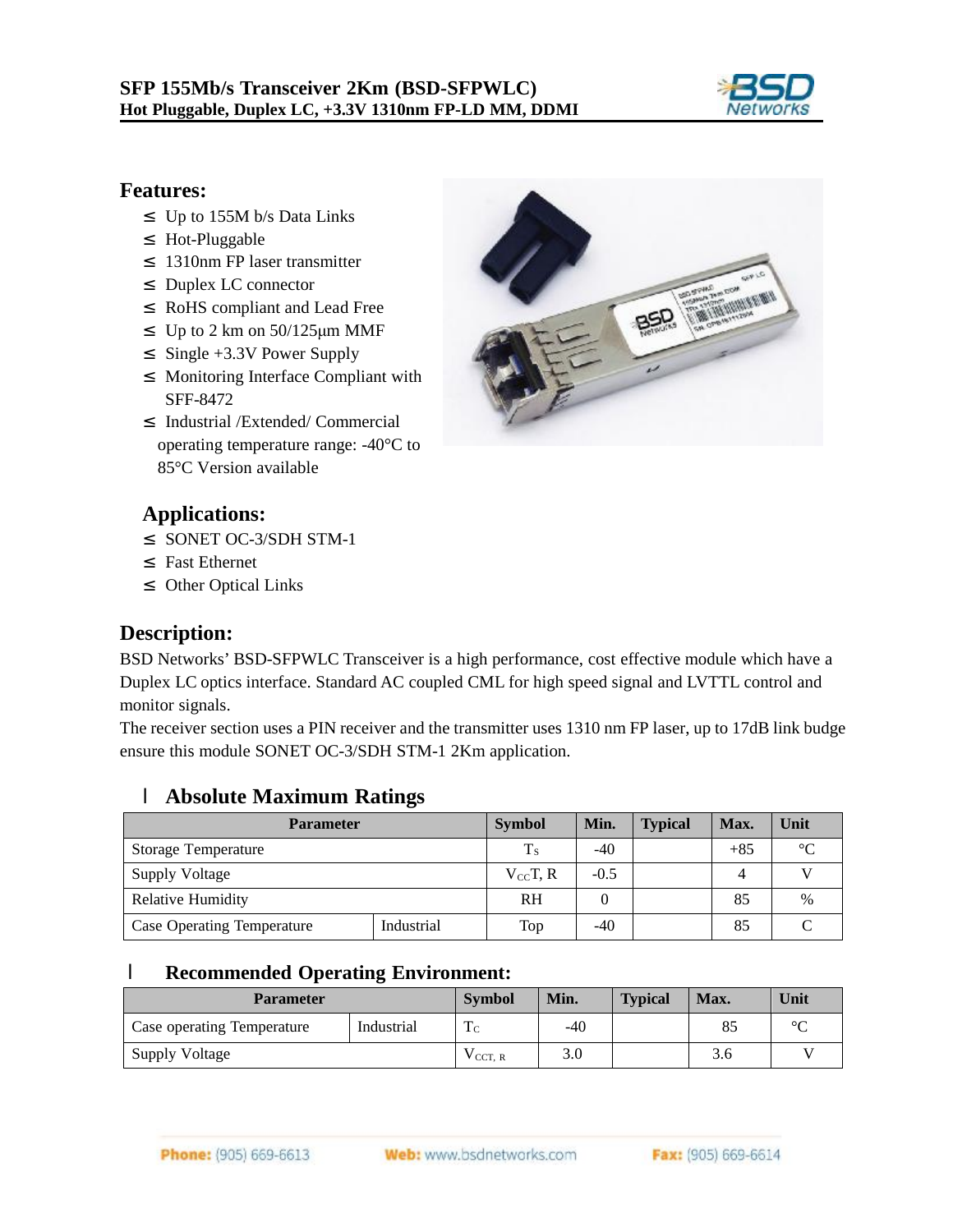

| <b>Parameter</b>                    | <b>Symbol</b>          | Min.         | <b>Typical</b> | Max.           | Unit      | <b>Note</b>    |
|-------------------------------------|------------------------|--------------|----------------|----------------|-----------|----------------|
| <b>Supply Voltage</b>               | Vcc                    | 3.13         | 3.30           | 3.47           | V         |                |
| <b>Supply Current</b>               | Icc                    |              |                | 300            | mA        |                |
| Inrush Current                      | $I_{\text{surge}}$     |              |                | $Icc+30$       | mA        |                |
| <b>Maximum Power</b>                | $P_{max}$              |              |                | 1.0            | W         |                |
| <b>Transmitter Section:</b>         |                        |              |                |                |           |                |
| Input differential impedance        | $R_{in}$               | 90           | 100            | 110            |           |                |
| Single ended data input swing       | $V_{in PP}$            | 200          |                | 1200           | $mVp-p$   |                |
| <b>Transmit Disable Voltage</b>     | $V_D$                  | $Vec-1.3$    |                | Vcc            | V         | $\overline{2}$ |
| Transmit Enable Voltage             | $V_{EN}$               | Vee          |                | Vee + $0.8$    | V         |                |
| <b>Transmit Disable Assert Time</b> | $T_{\text{desset}}$    |              |                | 10             | <b>us</b> |                |
| <b>Receiver Section:</b>            |                        |              |                |                |           |                |
| Single ended data output swing      | Vout,pp                | 300          |                | 1000           | my        | 3              |
| Data output rise time               | $t_{r}$                |              |                | 1300           | ps        | 4              |
| Data output fall time               | $t_{\rm f}$            |              |                | 1300           | ps        | $\overline{4}$ |
| <b>LOS</b> Fault                    | $V_{\text{los fault}}$ | $Vec - 0.5$  |                | $V_{CC\_host}$ | V         | 5              |
| <b>LOS Normal</b>                   | $V_{\rm los\ norm}$    | $\rm V_{ee}$ |                | $V_{ee}+0.5$   | V         | 5              |
| Power Supply Rejection              | <b>PSR</b>             | 100          |                |                | mVpp      | 6              |

### **l Electrical Characteristics**  $(T_{OP} = -40 \text{ to } 85 \text{ °C}, \text{VCC} = 3.13 \text{ to } 3.47 \text{ Volts})$

**Note:** 

<sup>2</sup> AC coupled.

<sup>2</sup> Or open circuit.

<sup>2</sup> Into 100 ohm differential termination.

 $20 - 80 \%$ 

² LOS is LVTTL. Logic 0 indicates normal operation; logic 1 indicates no signal detected.

<sup>2</sup> All transceiver specifications are compliant with a power supply sinusoidal modulation of 20 Hz to 1.5MHz up to specified value applied through the power supply filtering network shown on page 23 of the Small Form-factor Pluggable (SFP) Transceiver Multi-Source Agreement (MSA), September 14, 2000.

#### **l Optical Parameters**( $T_{OP} = -40$  to 85 °C,  $VCC = 3.13$  to 3.47 Volts)

| <b>Parameter</b>              | <b>Symbol</b>     | Min.  | <b>Typical</b> | Max. | Unit | <b>Note</b> |
|-------------------------------|-------------------|-------|----------------|------|------|-------------|
| <b>Transmitter Section:</b>   |                   |       |                |      |      |             |
| Center Wavelength             | $\Lambda_{\rm C}$ | 1270  | 1310           | 1360 | nm   |             |
| Spectral Width                | $\sigma$          |       |                | 3    | nm   |             |
| <b>Optical Output Power</b>   | $P_{out}$         | $-15$ |                | -8   | dBm  |             |
| <b>Optical Rise/Fall Time</b> | $t_r / t_f$       |       |                | 1300 | ps   | 3           |
| <b>Extinction Ratio</b>       | ER                | 9.2   |                |      | dВ   |             |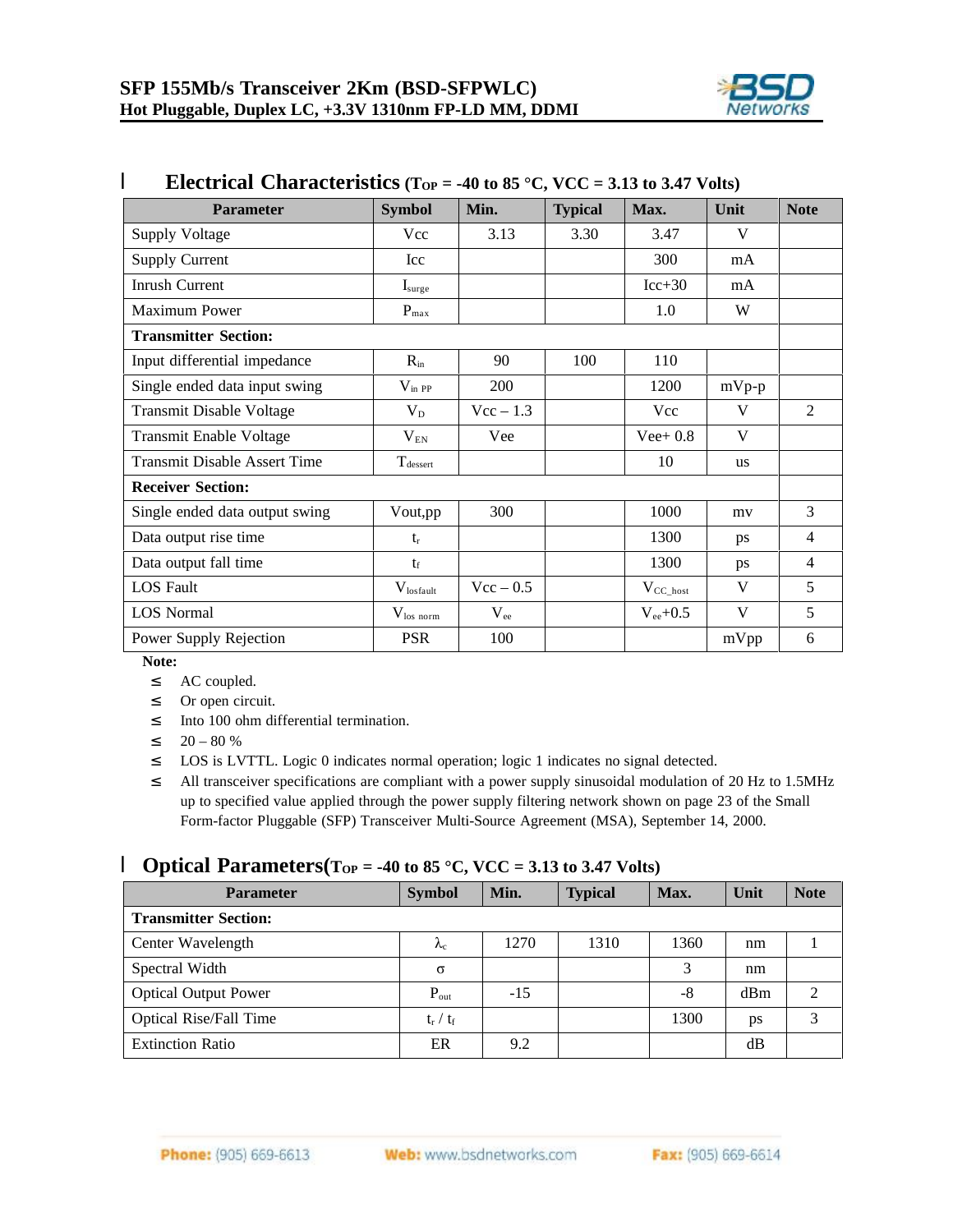

| Compliant with Eye Mask Defined in IEEE 802.3<br>Eye Mask for Optical Output<br>standard |                  |       |                |            |      |     |
|------------------------------------------------------------------------------------------|------------------|-------|----------------|------------|------|-----|
| <b>Receiver Section:</b>                                                                 |                  |       |                |            |      |     |
| <b>Optical Input Wavelength</b>                                                          |                  | 1100  |                | 1670       | nm   |     |
| Receiver Overload                                                                        | $P_{ol}$         |       |                | $-3$       | dBm  | 4.5 |
| <b>RX</b> Sensitivity                                                                    | Sen              |       |                | $-32$      | dBm  | 4.5 |
| RX LOS Assert                                                                            | $LOS_A$          | $-42$ |                |            | dBm  |     |
| RX_LOS Deassert                                                                          | LOS <sub>D</sub> |       |                | $-33$      | dBm  |     |
| RX_LOS Hysteresis                                                                        | $LOS_H$          |       | 2              | 2.5        | dB   |     |
| <b>General Specifications:</b>                                                           |                  |       |                |            |      |     |
| Data Rate                                                                                | <b>BR</b>        |       | 155            |            | Mb/s |     |
| <b>Bit Error Rate</b>                                                                    | <b>BER</b>       |       |                | $10^{-12}$ |      |     |
| Max. Supported Link Length on<br>50/125μm MMF@155Mb/s                                    | <b>LMAX</b>      |       | $\overline{2}$ |            | km   | 6   |
| <b>Total System Budget</b>                                                               | LB               | 13    |                |            | dB   | 7   |

**Note** 

- <sup>2</sup> Also specified to meet curves in FC-PI 13.0 Figures 18 and 19, which allow trade-off between wavelength spectral width.
- ² Class 1 Laser Safety per FDA/CDRH and EN (IEC) 60825 regulations.
- <sup>2</sup> Unfiltered, 20-80%. Complies with IEEE 802.3 (Gig. E), FC 1x and 2x eye masks when filtered.
- <sup>2</sup> Measured with conformance signals defined in FC-PI 13.0 specifications.
- **2** Measured with PRBS  $2^{31-1}$  at  $10^{-12}$  BER
- <sup>2</sup> Dispersion limited per FC-PI Rev. 13
- <sup>2</sup> .Attenuation of 1dB/km is used for the link length calculations. Distances are indicative only. Please refer to the Optical Specifications in Table IV to calculate a more accurate link budget based on specific conditions in your application.

#### l **Digital Diagnostic Monitor Characteristics**

The following digital diagnostic characteristics are defined over the Recommended Operating Environment unless otherwise specified. It is compliant to SFF8472 Rev10.2 with internal calibration mode. For external calibration mode please contact our sales stuff..

| <b>Parameter</b>                      | <b>Symbol</b> | Min.    | Max. | Unit |
|---------------------------------------|---------------|---------|------|------|
| Temperature monitor absolute error    | DMI_Temp      | $-3$    |      | degC |
| Laser power monitor absolute error    | DMI TX        | $-3$    |      | dB   |
| RX power monitor absolute error       | DMI_RX        | $-3$    |      | dB   |
| Supply voltage monitor absolute error | DMI VCC       | $-0.1$  | 0.1  |      |
| Bias current monitor absolute error   | DMI_Ibias     | $-10\%$ | 10%  | mA   |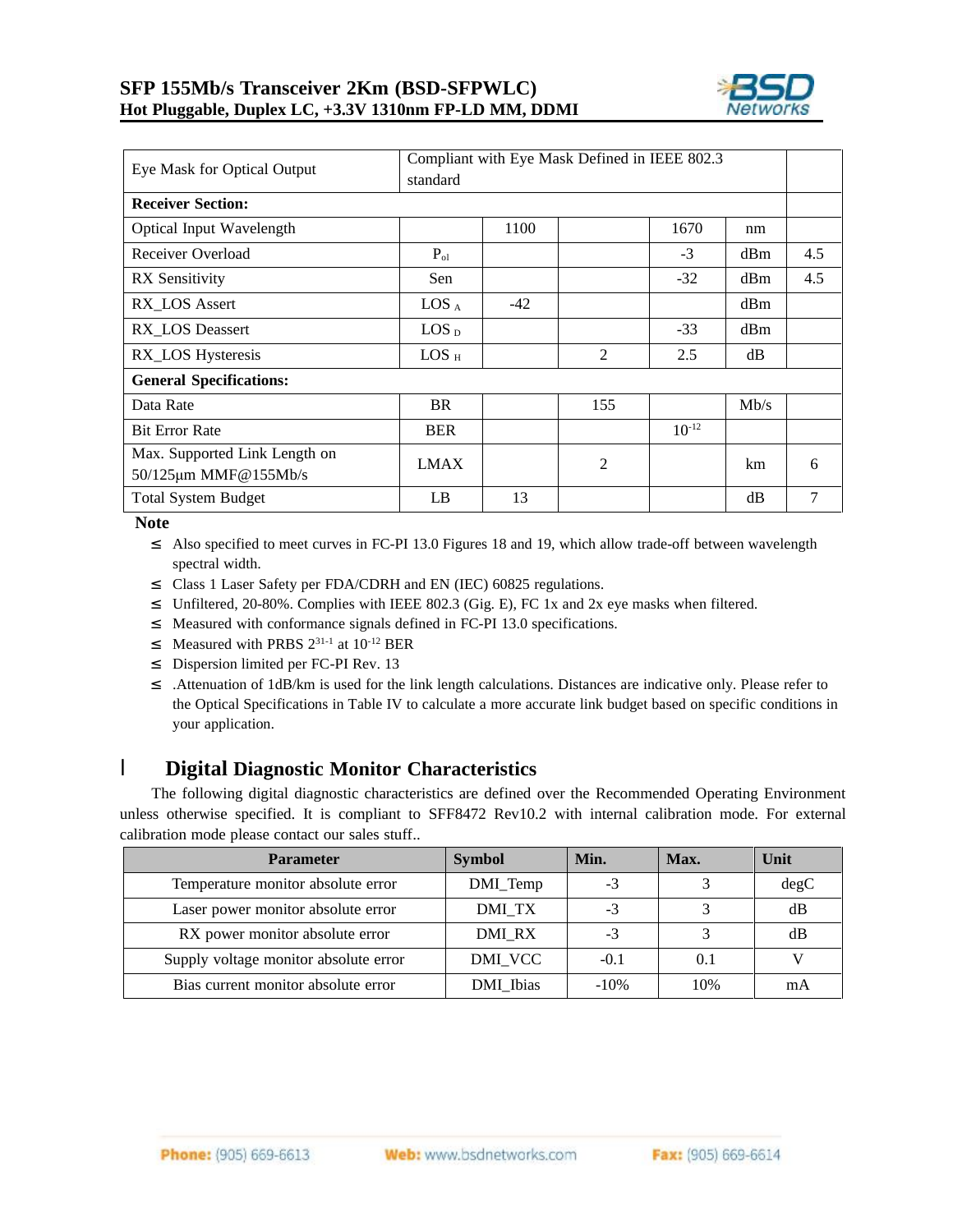

## l **Block Diagram of Transceiver:**



**Figure1: Block Diagram** 

#### l **Pin Assignment:**



**Figure2: Diagram of Host Board Connector Block Pin Numbers and Names** 

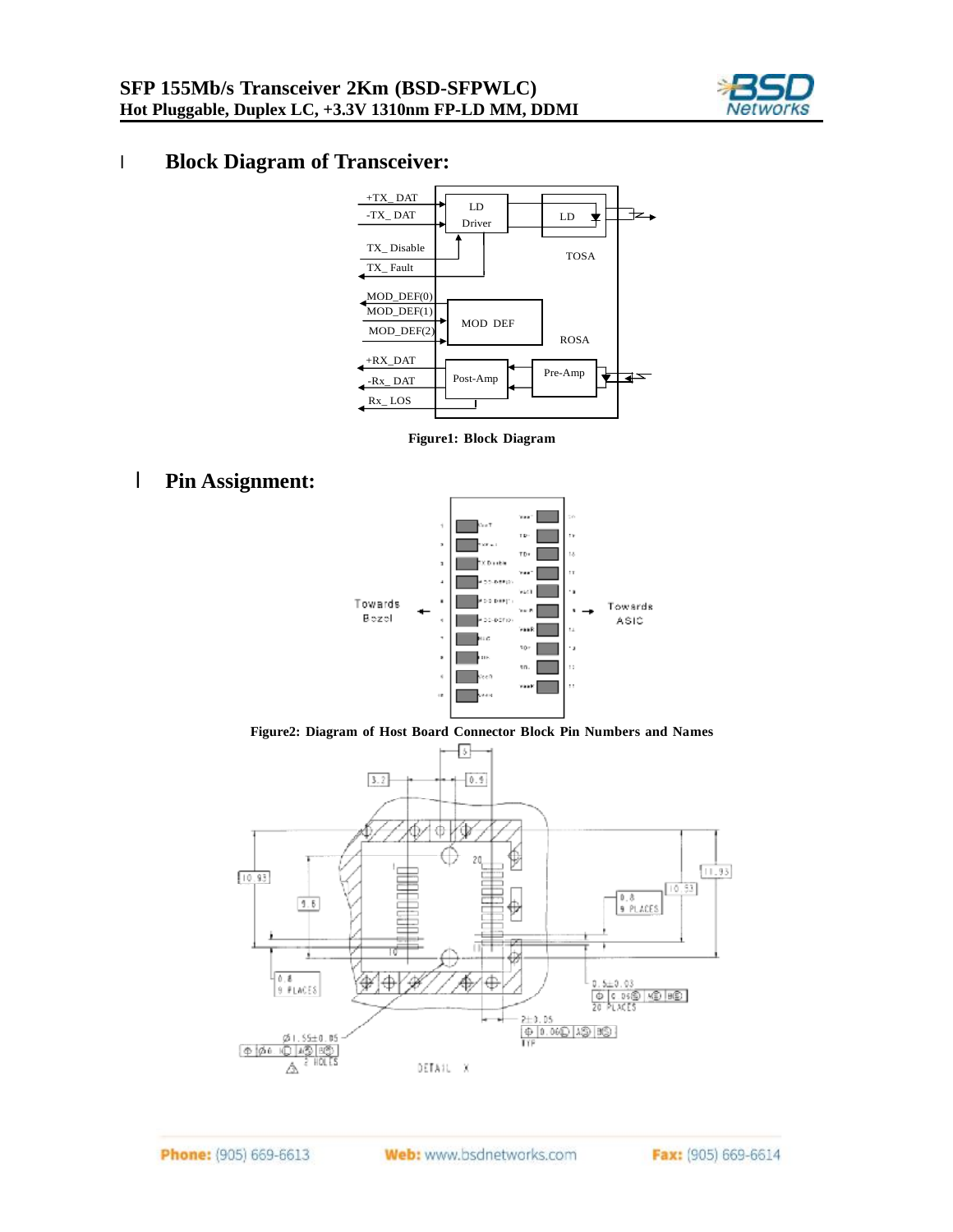



#### **Figure 3. SFP Host Board Mechanical Layout**

**Figure 4. SFP Host Board Mechanical Layout(Cont)** 

#### l **Pin Description:**

| Pin No                  | <b>Name</b>        | <b>Function</b>                     | <b>Plug Seq</b> | <b>Notes</b> |
|-------------------------|--------------------|-------------------------------------|-----------------|--------------|
| 1                       | VeeT               | <b>Transmitter Ground</b>           | 1               | 1            |
| 2                       | <b>TX</b> Fault    | <b>Transmitter Fault Indication</b> | 3               |              |
| 3                       | <b>TX Disable</b>  | <b>Transmitter Disable</b>          | 3               | 2            |
| $\overline{\mathbf{4}}$ | MOD-DEF2           | Module Definition                   | $\mathbf{2}$    | 3            |
| 5                       | MOD-DEF1           | Module Definition 1                 | 3               | 3            |
| 6                       | MOD-DEF0           | Module Definition 0                 | 3               | 3            |
| 7                       | <b>Rate Select</b> | Not Connected                       | 3               | 4            |
| 8                       | LOS                | Loss of Signal                      | 3               | 5            |
| $\boldsymbol{9}$        | VeeR               | Receiver Ground                     | 1               | 1            |
| 10                      | VeeR               | Receiver Ground                     | 1               | 1            |
| 11                      | VeeR               | Receiver Ground                     |                 | 1            |
| 12                      | RD-                | Inv. Received Data Out              | 3               | 6            |
| 13                      | $RD+$              | Received Data Out                   | 3               | 6            |
| 14                      | VeeR               | Receiver Ground                     | 3               | 1            |
| 15                      | VccR               | <b>Receiver Power</b>               | $\mathbf{2}$    | 1            |
| 16                      | VccT               | <b>Transmitter Power</b>            | $\mathbf{2}$    |              |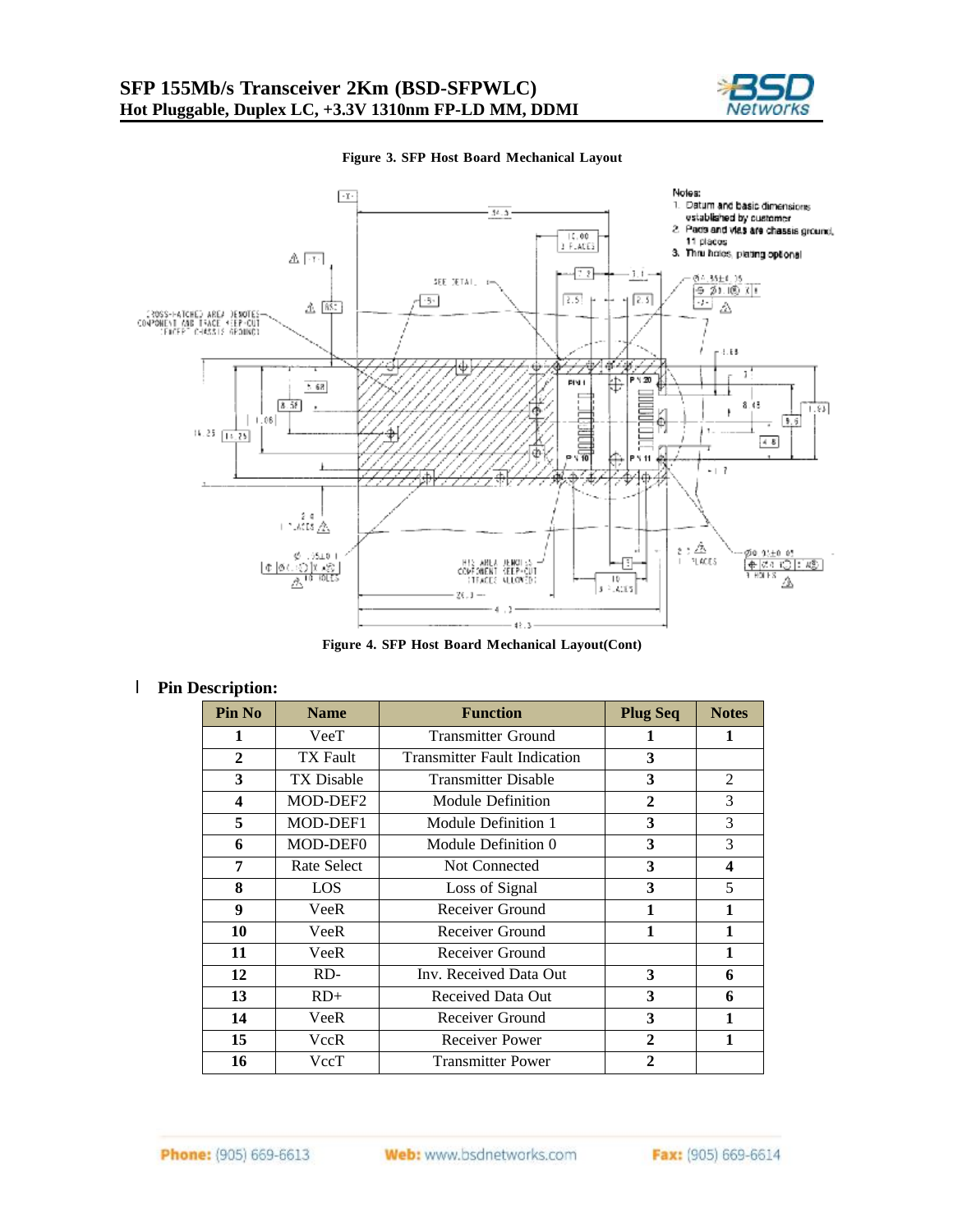

| 17 | VeeT | <b>Transmitter Ground</b> |  |
|----|------|---------------------------|--|
| 18 |      | Transmit Data In          |  |
| 19 | ЧD-  | Inv. Transmit In          |  |
| 20 | VeeT | Transmitter Ground        |  |

**Notes:** 

- ²Circuit ground is internally isolated from chassis ground.
- ²Laser output disabled on TDIS >2.0V or open, enabled on TDIS <0.8V.
- ²Should be pulled up with 4.7k 10 kohms on host board to a voltage between 2.0V and 3.6V.MOD\_DEF(0) pulls line low to indicate module is plugged in.
- <sup>2</sup> Rate select is not used
- $\approx$  LOS is open collector output. Should be pulled up with  $4.7k 10$  kohms on host board to a voltage between 2.0V and 3.6V. Logic 0 indicates normal operation; logic 1 indicates loss of signal.
- ²AC Coupled

#### l **Recommended Circuit:**



**Figure 5. SFP Host Recommended Circuit**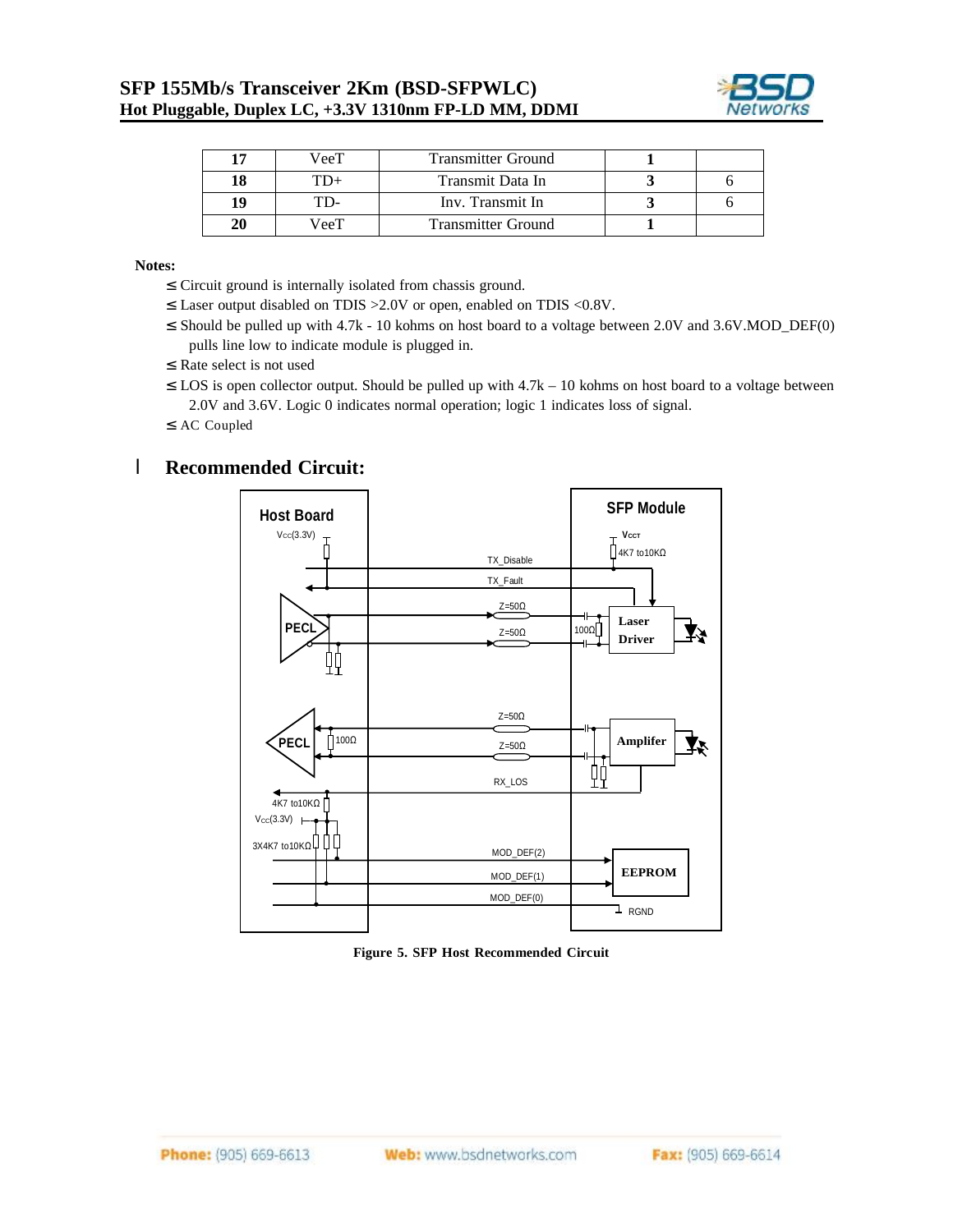

| <b>Data</b>               | Length         | <b>Name of</b>          | <b>Description and Contents</b>                                                                         |
|---------------------------|----------------|-------------------------|---------------------------------------------------------------------------------------------------------|
| <b>Address</b>            | (Byte)         | Length                  |                                                                                                         |
| <b>Base ID Fields</b>     |                |                         |                                                                                                         |
| $\Omega$                  | $\mathbf{1}$   | Identifier              | Type of Serial transceiver (03h=SFP)                                                                    |
| $\mathbf{1}$              | $\mathbf{1}$   | Reserved                | Extended identifier of type serial transceiver (04h)                                                    |
| $\overline{c}$            | $\mathbf{1}$   | Connector               | Code of optical connector type (07=LC)                                                                  |
| $3 - 10$                  | 8              | Transceiver             | <b>SONET</b>                                                                                            |
| 11                        | $\mathbf{1}$   | Encoding                | <b>SONET</b> Scrambled                                                                                  |
| 12                        | $\mathbf{1}$   | BR, Nominal             | Nominal baud rate, unit of 100Mbps                                                                      |
| 13                        | 1              | Reserved                | (0000h)                                                                                                 |
| 14                        | $\mathbf{1}$   | Length(9um,km)          | Link length supported for 9/125um fiber, units of km                                                    |
| 15                        | $\mathbf{1}$   | Length(9um)             | Link length supported for 9/125um fiber, units of 100m                                                  |
| 16                        | $\mathbf{1}$   | Length(50um)            | Link length supported for 50/125um fiber, units of 10m                                                  |
| 17                        | $\mathbf{1}$   | Length $(62.5$ um $)$   | Link length supported for 62.5/125um fiber, units of 10m                                                |
| 18                        | $\mathbf{1}$   | Length(Copper)          | Link length supported for copper, units of meters                                                       |
| 19                        | $\mathbf{1}$   | Reserved                |                                                                                                         |
| 20-35                     | 16             | Vendor Name             | SFP vendor name:BSD Networks                                                                            |
| 36                        | 1              | Reserved                |                                                                                                         |
| 37-39                     | 3              | Vendor OUI              | SFP transceiver vendor OUI ID                                                                           |
| $40 - 55$                 | 16             | Vendor PN               | Part Number: "BSD-SFPWLC" (ASCII)                                                                       |
| 56-59                     | $\overline{4}$ | Vendor rev              | Revision level for part number                                                                          |
| 60-61                     | 2              | Wavelength              | Laser wavelength                                                                                        |
| 62                        | $\mathbf{1}$   | Reserved                |                                                                                                         |
| 63                        | $\mathbf{1}$   | <b>CCID</b>             | Least significant byte of sum of data in address 0-62                                                   |
| <b>Extended ID Fields</b> |                |                         |                                                                                                         |
| 64-65                     | 2              | Option                  | Indicates which optical SFP signals are implemented(001Ah<br>= LOS, TX_FAULT, TX_DISABLE all supported) |
| 66                        | 1              | BR, max                 | Upper bit rate margin, units of %                                                                       |
| 67                        | 1              | BR, min                 | Lower bit rate margin, units of %                                                                       |
| 68-83                     | 16             | Vendor SN               | Serial number (ASCII)                                                                                   |
| 84-91                     | 8              | Date code               | Manufacturing date code                                                                                 |
| 92                        | $\mathbf{1}$   | Diagnostic Type         | Diagnostics                                                                                             |
| 93                        | $\mathbf{1}$   | <b>Enhanced Options</b> | Diagnostics                                                                                             |
| 94                        | $\mathbf{1}$   | SFF-8472                | Diagnostics                                                                                             |
| 95                        | $\mathbf{1}$   | <b>CCEX</b>             | Check code for the extended ID Fields (addresses 64 to 94)                                              |
| Vendor Specific ID Fields |                |                         |                                                                                                         |
| 96-127                    | 32             | Readable                | Vendor specific date, read only                                                                         |

# ² **Serial ID Memory Contents:**